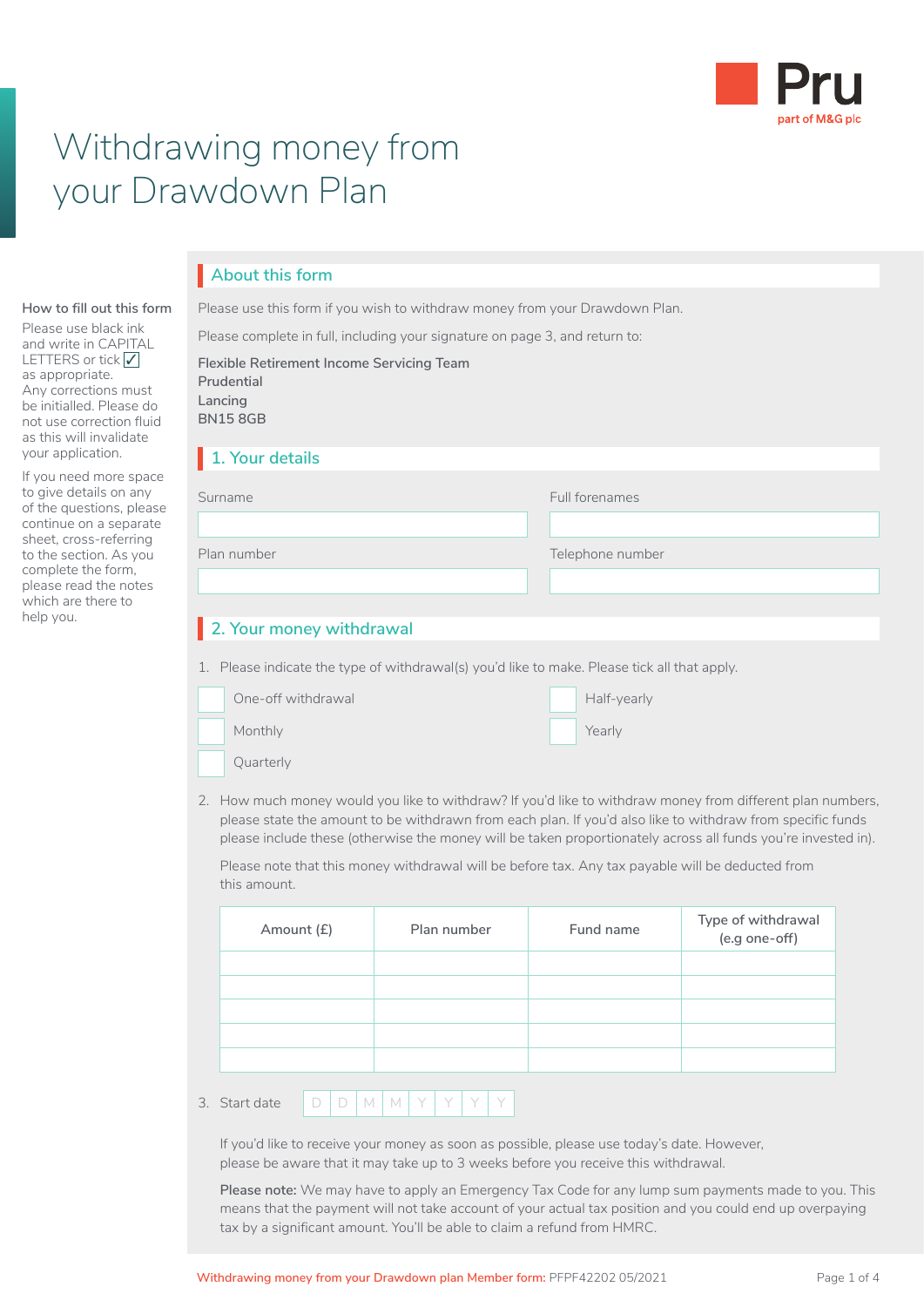## **3. Any change to Bank/Building Society payment details?** I

If you want to alter the Bank or Building Society account to which your payments are made, please include the revised details below. These details must be for an account in your own name or for a joint account where you are one of the account holders.

| Name of Bank/Building Society                                                                                                                                                                                      |                                 |  |  |  |  |  |
|--------------------------------------------------------------------------------------------------------------------------------------------------------------------------------------------------------------------|---------------------------------|--|--|--|--|--|
|                                                                                                                                                                                                                    |                                 |  |  |  |  |  |
| Sort Code                                                                                                                                                                                                          | <b>Account Number</b>           |  |  |  |  |  |
| Account holder(s) name(s)                                                                                                                                                                                          |                                 |  |  |  |  |  |
|                                                                                                                                                                                                                    |                                 |  |  |  |  |  |
|                                                                                                                                                                                                                    |                                 |  |  |  |  |  |
| For payment to an overseas bank account please provide full bank details below. A Global Disbursements form<br>will also need to be completed. We'll send this out to you once we've received your completed form. |                                 |  |  |  |  |  |
| Overseas Bank Account details:                                                                                                                                                                                     |                                 |  |  |  |  |  |
|                                                                                                                                                                                                                    |                                 |  |  |  |  |  |
|                                                                                                                                                                                                                    |                                 |  |  |  |  |  |
|                                                                                                                                                                                                                    |                                 |  |  |  |  |  |
|                                                                                                                                                                                                                    |                                 |  |  |  |  |  |
|                                                                                                                                                                                                                    |                                 |  |  |  |  |  |
|                                                                                                                                                                                                                    |                                 |  |  |  |  |  |
|                                                                                                                                                                                                                    |                                 |  |  |  |  |  |
|                                                                                                                                                                                                                    |                                 |  |  |  |  |  |
| 4. Adviser Details (financial adviser to complete)                                                                                                                                                                 |                                 |  |  |  |  |  |
| Was advice given?<br>Yes<br>No                                                                                                                                                                                     |                                 |  |  |  |  |  |
| Registered Individual's Forename                                                                                                                                                                                   | Registered Individual's Surname |  |  |  |  |  |
|                                                                                                                                                                                                                    |                                 |  |  |  |  |  |
| Please provide your FCA Individual Reference Number (IRN)                                                                                                                                                          |                                 |  |  |  |  |  |
|                                                                                                                                                                                                                    |                                 |  |  |  |  |  |
| e.g. ABC12345                                                                                                                                                                                                      |                                 |  |  |  |  |  |
|                                                                                                                                                                                                                    |                                 |  |  |  |  |  |
|                                                                                                                                                                                                                    |                                 |  |  |  |  |  |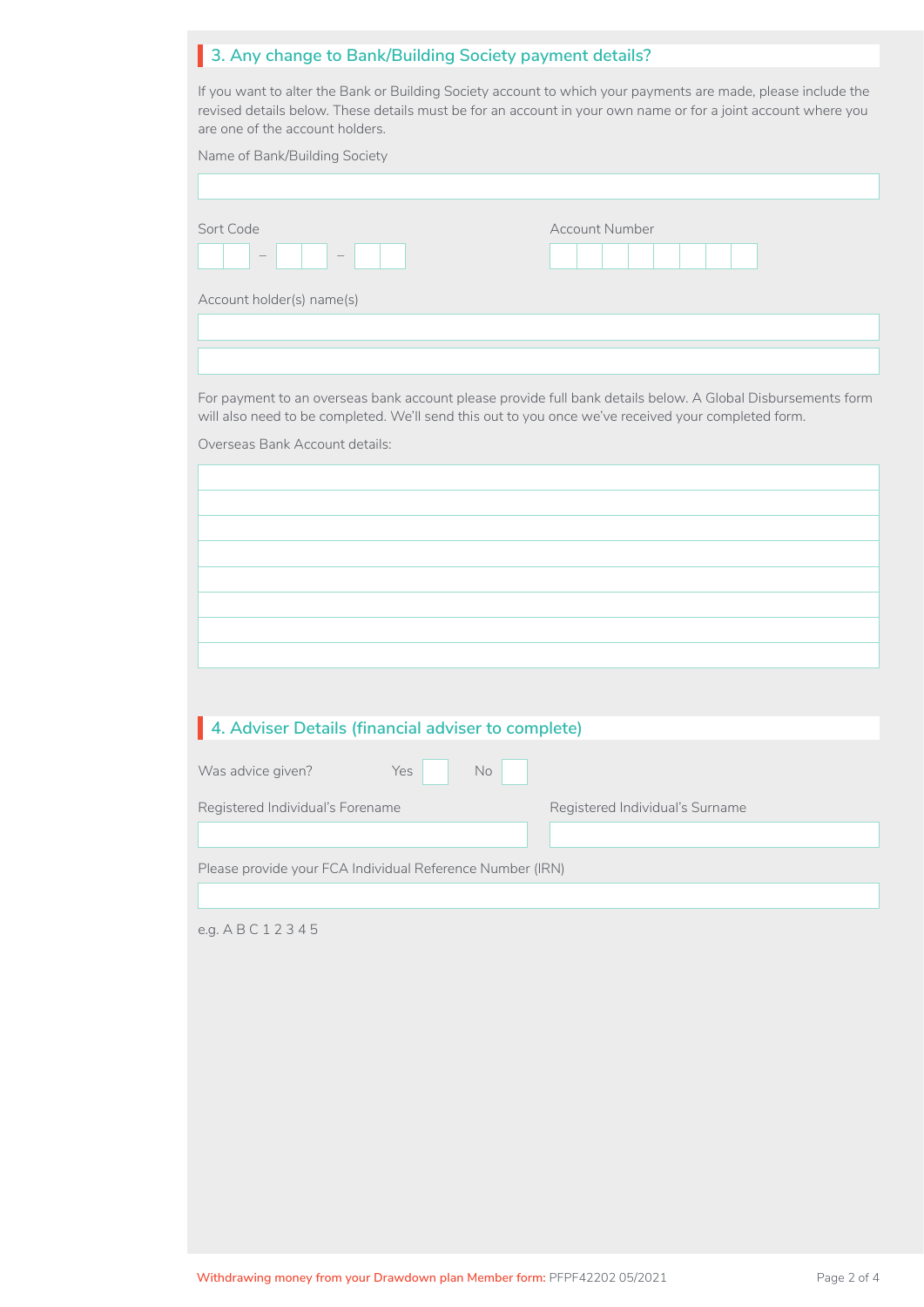## **5. Declaration** I

I request Prudential to carry out the instructions as detailed in this form.

#### **How we use your personal information**

For a copy of our latest Data Protection Notice, please visit [pru.co.uk/mydata.](https://www.pru.co.uk/mydata) This details how and why we use your personal information (including any sensitive personal information), who we may share it with and your rights around your personal information. Alternatively, you can request a hard copy to be sent to you by writing to The Data Protection Officer, Customer Service Centre, Lancing BN15 8GB.

Please note that we collect personal information from you that is necessary for us to either provide you with the product or service you've requested or to comply with statutory or contractual requirements. Unfortunately if you don't provide all of the information we require this may mean we are unable to provide our products and services to you.

Signature of applicant Date Communication of the Date Date Date Date